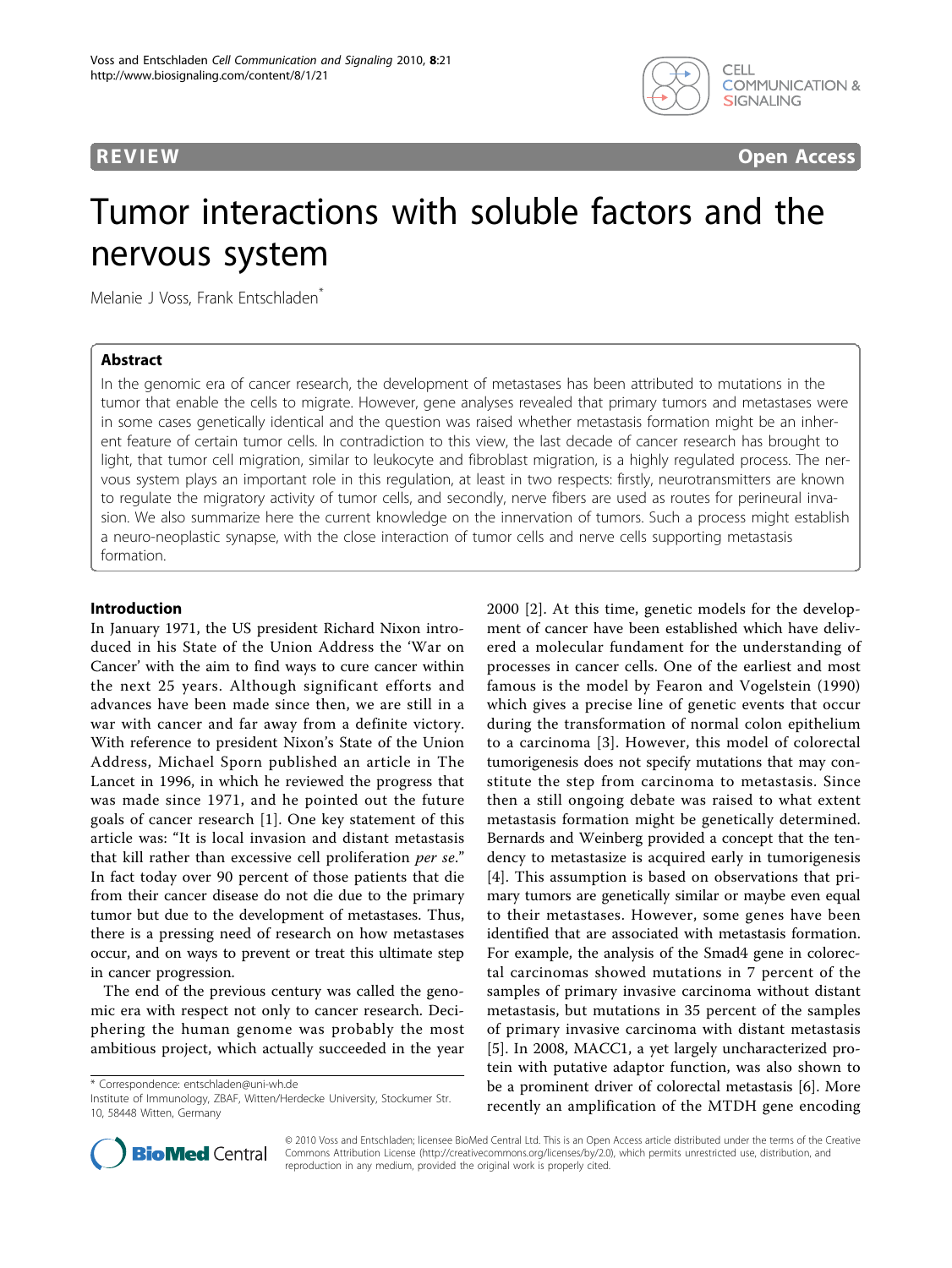the protein metadherin has been associated with a promotion of metastasis formation in several types of cancer [[7](#page-4-0)].

In addition to this genetically based view there are several arguments for a non-genetic regulation of metastasis formation. One of the first and most interesting studies was on the chemokine stromal cell-derived factor-1 (SDF-1) and its receptor CXCR4. Müller et al. showed that breast cancer cells express this and other chemokine receptors [\[8\]](#page-4-0). A blockade of CXCR4 resulted in an impaired metastasis to lymph nodes and lungs in SCID mice experiments. This result provides evidence that metastasis formation is not solely genetically based but regulated by soluble signal substances as well. Müller et al. drew parallels to the regulation of leukocyte trafficking, for which the chemokine system is essential.

Tumor cell migration is an essential part of the metastasis cascade, at least in two steps [\[9](#page-4-0)]. Firstly, the tumor cells have to emigrate from the primary tumor and enter the site of dissemination, either hematogeneous or lymphogeneous, with the lymphogeneous route discussed to be a default pathway for tumors incapable of crossing blood vessel endothelia [[10\]](#page-4-0). Secondly, the tumor cells have to extravasate form the blood stream and enter the tissue beyond. In the last years several signal substances of different classes have been identified that regulate tumor cell migration. Besides the above introduced chemokines, cytokines are important regulators, too. For example, the transforming growth factor- $\beta$ induces migration in breast carcinoma cells independent of Smad4, whereas the proliferation of epithelial cells is mediated by a pathway involving Smad [[11](#page-4-0)]. This shows with regard to the aforementioned role of Smad4 that both genetic alterations and non-genetic signalling processes can regulate metastasis formation.

# Neurotransmitters in metastasis formation G protein-coupled receptors

Chemokines are well known for their function in leukocyte trafficking and have also been shown to play a role in tumor cell migration and metastasis development [\[12](#page-4-0)]. They bind to receptors of the G protein-coupled receptor (GPCR) family, an attribute shared with a plethora of neurotransmitters. It thus seems reasonable to assume that neurotransmitters could play a role in the regulation of tumor cell migration or other parts of the metastasis cascade similar to chemokines. In support of this concept, a number of neurotransmitters have been described in the last decade to have such a function, with the catecholaminergic system being best characterized.

# Catecholamines

Catecholamines are metabolites of the amino acid tyrosine, namely dopamine, norepinephrine and epinephrine.

Dopamine is produced in the brain and is released as a neurohormone with functions in the renal and hormonal regulation. Dopamine has also been implicated in schizophrenia and Parkinson's disease [\[13](#page-4-0)]. There are only few reports on the role of dopamine or the according receptors in tumor cell migration and metastasis formation, for which the following references might be most relevant with regard to this review's topic [\[14-16](#page-4-0)]. In contrast much more is known about the role of norepinephrine and epinephrine, the classical stress hormones. The main source of these neurotransmitters is the adrenal medulla. Norepinephrine and epinephrine are released in a stress reaction and cause an increase of the blood pressure, dilation of airways and glycogenolysis in the liver. Chronic stress has been implicated in tumor progression as early as 1926 [[17\]](#page-4-0), and several lines of epidemiological [[18,19\]](#page-4-0) and animal studies [[20,21\]](#page-4-0) support this view. Norepinephrine induces migratory activity of pancreatic [\[22](#page-4-0)], colonic [\[23\]](#page-4-0), mammary [[15\]](#page-4-0), and prostate carcinoma cells [[24](#page-4-0)]. With regard to the latter, these results have been confirmed by a mouse model showing that norepinephrine increases the formation of lymph node metastases by PC-3 human prostate carcinoma cells [[25\]](#page-4-0). Furthermore, norepinephrine upregulates the release of vascular endothelial growth factor (VEGF) and interleukin-6 and -8 in melanoma cells pointing to a more aggressive potential of the cells [[26](#page-4-0)]. With regard to the aforementioned PC-3 human prostate carcinoma cells, an upregulation of the release of interleukin-4 (1.5  $\pm$  0.1 to 2.8  $\pm$ 0.1 ng per one million cells;  $p = 0.006$ ) and of interleukin-8 (9.2  $\pm$  0.8 to 48.9  $\pm$  1.0 ng per one million cells; p < 0.001) was observed in response to norepinephrine, whereas some further chemokines and cytokines were released in minor amounts (Fig. [1](#page-2-0); Voss and Entschladen, unpublished data).

Beta-blockers are clinically established drugs that are used in the treatment of hypertension. Their mechanism of action is to block beta-adrenergic receptors that are used by catecholamines to cause their regulatory effects on the blood pressure. These drugs are of certain interest in oncology, since there exist several lines of evidence that the above described function of catecholamines in tumor cell migration can be inhibited by beta-blockers [[22](#page-4-0),[25](#page-4-0),[27](#page-4-0)], and beta-blockers might therefore work as anti-metastatic drugs. Interestingly, beta-blockers do not only counteract tumor cell migration and metastasis formation, but also cancer development *per se*; two epidemiological studies show that the incidence of cancer is reduced in patients that take beta-blockers [\[28,29](#page-4-0)].

#### Gamma-aminobutyric acid

Gamma-aminobutyric acid (GABA) is a major inhibitory neurotransmitter of the brain, but has also an important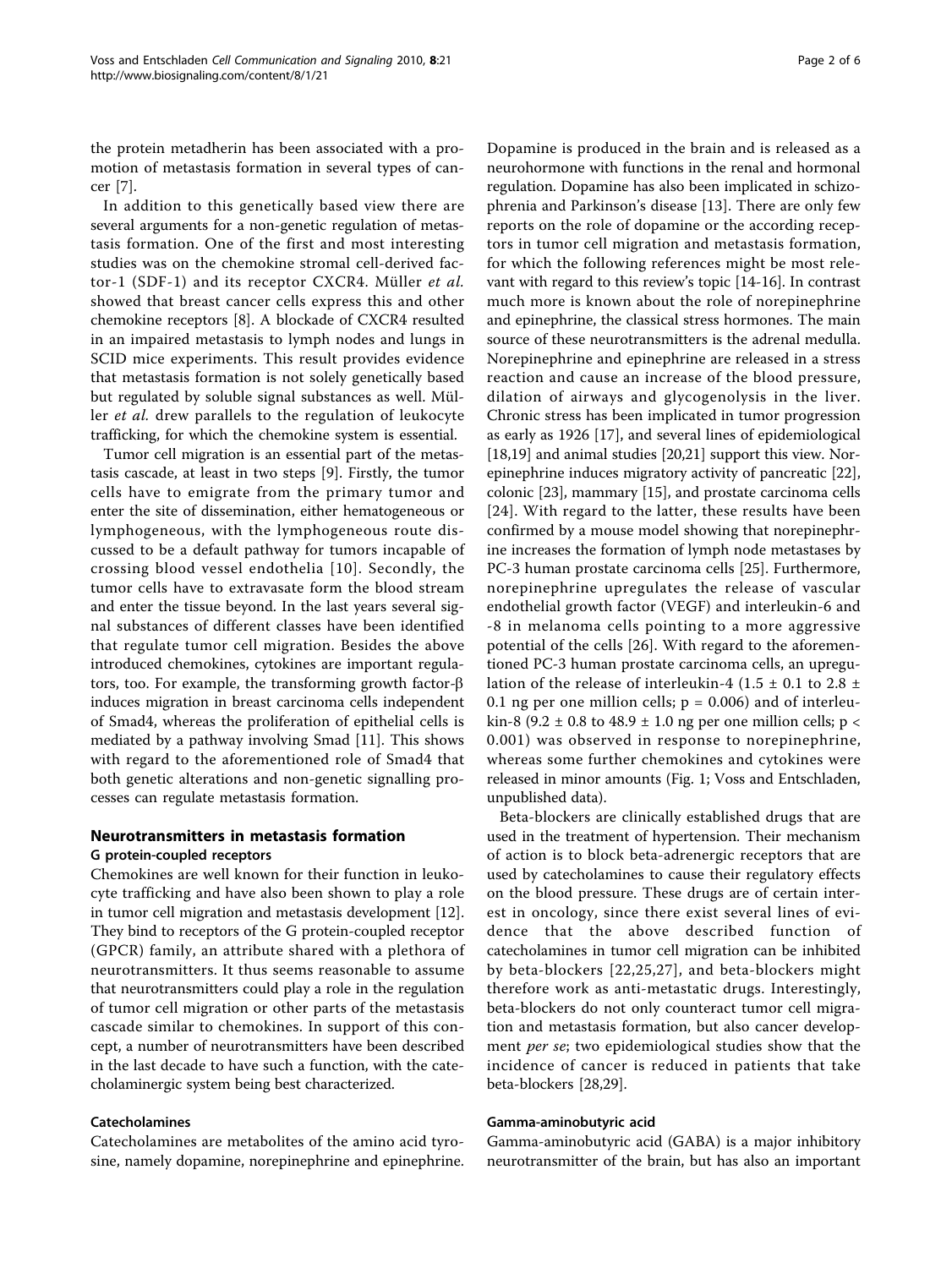function in the inhibition of glucagon secretion in the pancreatic alpha-cells. This neurotransmitter is discussed here, because it has been shown that it can counteract the promigratory effects of catecholamines. Engagement of GABA receptors inhibits the promigratory norepinephrine effect in pancreatic [\[30\]](#page-4-0), colonic [[31\]](#page-4-0) and mammary carcinoma [\[15\]](#page-4-0). These effects are mediated by the metabotropic  $GABA_B\text{-receptor}$ , for which baclofen is a selective agonist that is in clinical use for the treatment of epilepsy. Furthermore, systemic administration of baclofen in rats reduced carcinogenesis of gastric and colonic cancer [[32,33](#page-4-0)]. Therefore, GABA-receptor agonists have been suggested to be introduced into cancer therapy [\[34\]](#page-4-0).

#### Inflammatory neurotransmitters

Chronic inflammatory processes can cause cancer, and conversely cancer can cause inflammatory processes. Regardless of what accounts for what, inflammation is clearly implicated in supporting tumor progression [\[35](#page-4-0)]. Although it is without doubt that the presence of leukocytes and pro-inflammatory cytokines and chemokines are the predominant factors for this inflammatory milieu in tumors [\[36\]](#page-4-0), one might argue from several observations on inflammatory neurotransmitters that the nervous system can play a role in tumor progression as well. Furthermore, as shown in Fig. 1, certain non-inflammatory neurotransmitters can provoke the release of proinflammatory substances such as interleukin-8. However, histamine, bradykinin, calcitonin gene-related peptide (CGRP) and substance P are neurotransmitters that are known to have a direct regulatory function in inflammatory processes. Histamine is released by mast cells, and an accumulation of these cells around cutaneous tumors has multiple tumor-progressive effects [[37\]](#page-4-0). Furthermore, histamine stimulates the migration of cervical carcinoma [[38,39](#page-4-0)], as well as of epidermoid carcinoma and melanoma cells [[39\]](#page-4-0). Bradykinin is a vasoactive nonapeptide, which has pro-inflammatory function and increases nociception. It has been described to enhance migration in bladder [[40\]](#page-4-0), chondrosarcoma [[41](#page-4-0)] and prostate carcinoma cells [[42\]](#page-4-0). With regard to the latter, this effect is specifically mediated by the bradykinin-1 receptor. This is in so far interesting, as the bradykinin-1 receptor was only detected in malignant lesions but not in normal prostate tissue [[42](#page-4-0)]. In contrast to the constitutively expressed bradykinin-2 receptor, the bradykinin-1 receptor is underrepresented in normal tissue and upregulated during inflammation [[43\]](#page-4-0). CGRP is abundantly present in the central nervous system, but also in nerve endings of peripheral nerves. In these neurons, it is frequently accompanied by norepinephrine and substance P. CGRP stimulates the invasive capacity of prostate cancer cell lines [\[44](#page-4-0)], but has no effect on the murine colon adenocarcinoma cell line Colon 26-L5 [[45\]](#page-4-0).

Substance P has multiple effects as neurotransmitter and neuro-modulator. It is involved in stress response and anxiety [[46](#page-4-0)], and related psychological disorders such as schizophrenia and depression [\[47\]](#page-4-0). Furthermore, substance P plays a role as a modulator of nociception [[48\]](#page-5-0), and has various functions in inflammatory processes [[49\]](#page-5-0). For example, it increases the cytokine release by macrophages under acute stress [\[50](#page-5-0)], and the chemokine production by neutrophil granulocytes [[51](#page-5-0)]. It increases the cytotoxic activity of natural killer cells and at the same time reduces their migratory activity [[52\]](#page-5-0). Furthermore, substance P induces migratory activity in cytotoxic T lymphocytes [[52](#page-5-0)], and reduces the adhesion of these cells to vascular endothelium [\[53](#page-5-0)]. However, substance P plays a role not only as a direct mediator of inflammation but also communicates inflammatory processes in peripheral tissue to the brain, as has been extensively reviewed by Rosenkranz [[54](#page-5-0)]. Very interestingly, in this review Rosenkranz discusses substance P as a mediator connecting psychological disorders and chronic inflammatory diseases. With regard to cancer and metastasis formation, substance P causes an increase of the basal-like human breast carcinoma cell line MDA-MB-468 [[24\]](#page-4-0), and plays a role in the development of bone marrow metastases in breast cancer and neuroblastoma [[55\]](#page-5-0). Furthermore, substance P has an influence on tumor cell proliferation and angiogenesis, and therefore a blockade of the relevant receptor, NK-1, has been suggested as a new strategy in the treatment of cancer [[56\]](#page-5-0).

<span id="page-2-0"></span>Release (ng per one miollion cells) Control  $\Box$  Norepinephrine 50 10 5  $\overline{0}$  $1 - 8$  $IP-10$ IFN-alpha FN-gamma TNF-alpha  $MCP-1$  $L-2$  $L - 4$  $1 - 6$ RANTES MIG VIP-1alpha MIP-1beta IL-1alpha IL-1beta  $1 - 5$ **J**SP Figure 1 Release of chemokines and cytokines by PC-3 human prostate carcinoma cells in response to norepinephrine. The cells were incubated for 12 hours with 10 μM norepinephrine. The release of the shown substances in the culture medium was measured using a bead-based multiplex immunoassay and flowcytometry according to the manufacturer's protocol (FlowCytomix, Bender MedSystems, Vienna, Austria). The graph shows mean values and standard deviation of three measurements. These are own unpublished data by Voss and Entschladen.

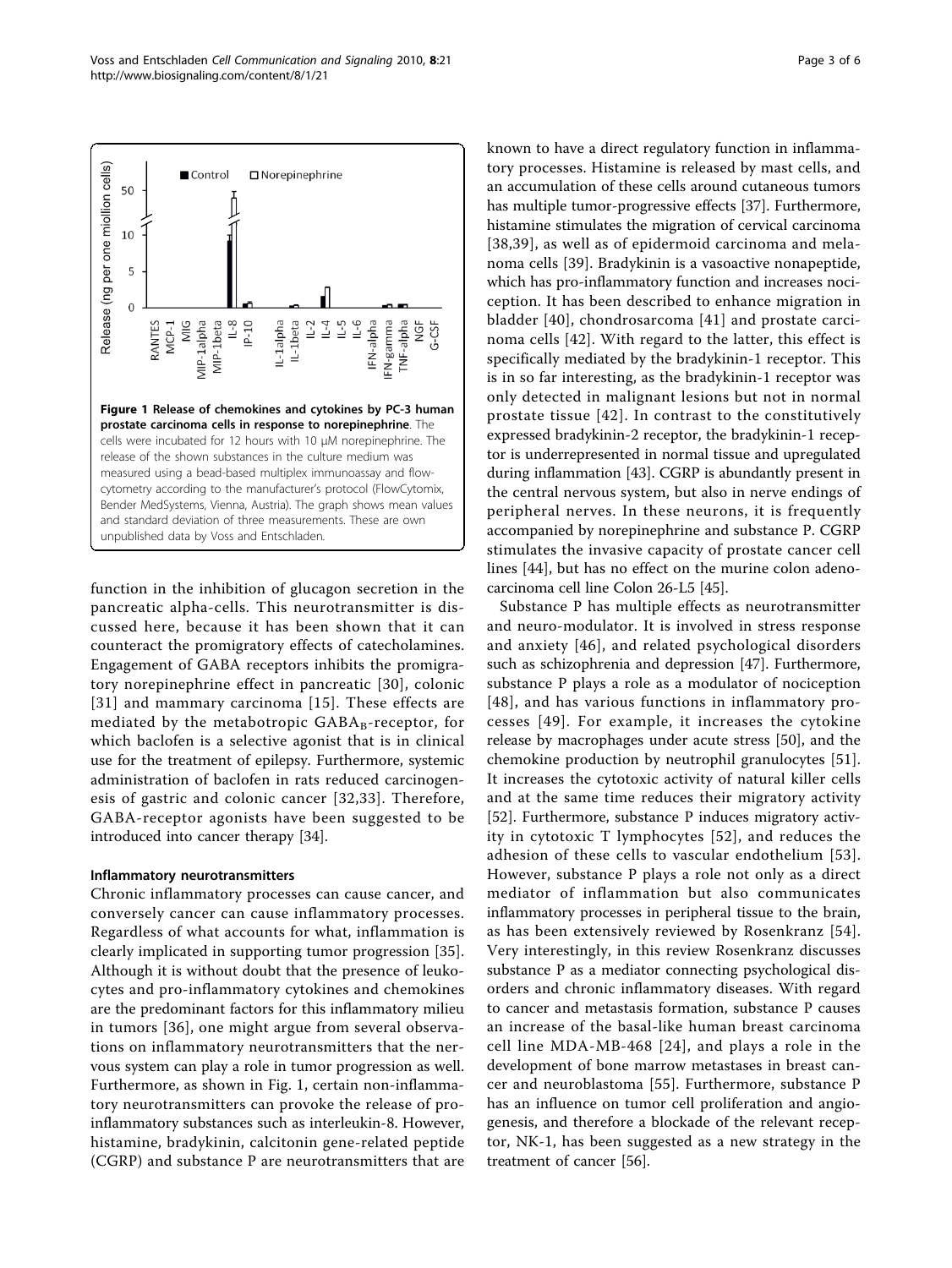# Tumor innervation and the neuro-neoplastic synapse

How are neurotransmitters delivered to the tumor cells? Different mechanisms seem possible. Some of the neurotransmitters are systemically disseminated, e.g. the above discussed catecholamines. But others are only locally released by nerve endings, thus begging the question if tumors are actually innervated. There are currently only few reports available on this topic. Clinical observations on tumor innervation have been made concerning esophageal and cardiac carcinoma [[57\]](#page-5-0), as well as prostate cancer [\[58](#page-5-0)]. A further argument for tumor innervation is the fact that tumor cells release substances which are qualified to cause innervation. Tumor cells release axon guidance molecules [[59](#page-5-0)], and other neurotrophic factors which have sometimes an overlapping function in tumor vascularization (neoangiogenesis) and lymph vessel development (lymphangiogenesis) [\[60](#page-5-0)]. For example, the nerve growth factor (NGF) has angiogenic effects [\[61,62](#page-5-0)], and in turn the vascular endothelial growth factor promotes not only angiogenesis but lymphangiogenesis and neurogenesis as well [[62](#page-5-0)-[64\]](#page-5-0). We thus argue that these three processes - neoangiogenesis, lymphangiogenesis, innervation - are likely to occur in concert. These three processes are not sole characteristics of tumors, but occur in any growing tissue in order to accomplish a proper connection of the new tissue to supply nourishment and superordinate regulation. However, sustained angiogenesis is one of the six hallmarks of cancer [\[65](#page-5-0)], and lymphangiogenesis is supposed to be of similar importance with regard to metastasis formation [\[66](#page-5-0)]. It is thus clear that these two processes support the growth and progression of a tumor. In contrast, it is not clear at first glance what kind of support might arise from tumor innervation, because the neuro-endocrine system is a superordinate regulatory system, which tumors evade. Two points are relevant here. The first point is, as we have discussed above, that neurotransmitters can increase cell migration and thus support metastasis formation. Such an interaction can occur in a neuro-neoplastic synapse which directly provides the neurotransmitters to the tumor cells [[67](#page-5-0)]. However, such a synapse has yet only been described in functional aspects, by the observation of a mutual influence of signal substances that are released tumor cells and nerve cells on the respective other cell type as described herein. There is no morphological characterization so far. The second point is, that it is well described that tumor cells use nerve fibers as lines to migrate along, a phenomenon known as perineural invasion.

# Perineural invasion

Perineural invasion has been described for several types of cancer, as reviewed in [[68](#page-5-0)]. However, the detailed molecular mechanisms, with which tumor cells interact with nerve cells are largely unknown. The embryonic adhesion molecule bystin has been shown to play a role in prostate cancer [[69\]](#page-5-0), and the neural cell adhesion molecule (N-CAM) is functionally implicated in various types of cancer, whereas the reports are conflicting with regard to whether the expression of the N-CAM correlates with perineural invasion or not. N-CAM expression has been reported in bile duct cancer [[70\]](#page-5-0), squamous cell carcinoma of head and neck [\[71](#page-5-0)], prostate cancer [[72\]](#page-5-0), and malignancies of the salivary gland [[73\]](#page-5-0). In summary, although the phenomenon of perineural invasion is well recognized by clinicians in oncology since years, much less is known about its mechanisms in comparison to lymphogenous or hematogenous metastasis formation. Nevertheless, there is an increasing number of publications dealing with this issue, and perineural invasion may be regarded as a third way of metastasis formation independent of lymph or blood vessels [\[68](#page-5-0)].

### Concluding remarks

Several lines of evidence exist that tumor cells interact with the nervous system and that they are capable of responding to its soluble signaling molecules. Different from its role for normal tissue, the nervous system does not have the function of a superordinate regulatory organ for cancer cells, but can still support metastasis in at least two ways. Firstly, neurotransmitters can directly induce cell migration or regulate other parts of the metastasic multi-step process. Secondly, tumor cells can use nerve fibers as routes for invasion and emigration from the primary tumors. The latter is of course experimentally difficult to handle, and there are only few methods established on this. One of the most advanced methods is probably that used by Ayala et al., who co-cultured dorsal root ganglia from mice with tumor cells [\[74](#page-5-0)].

#### List of abbreviations

CGRP: calcitonin gene-related peptide; GABA: gamma-aminobutyric acid; GPCR: G protein-coupled receptor; SDF-1: stromal cell-derived factor-1; N-CAM: neural cell adhesion molecule; NGF: nerve growth factor; VEGF: vascular endothelial growth factor.

#### Acknowledgements

We thank Stephan Feller (Oxford, United Kingdom) and Kurt S. Zänker (Witten/Herdecke University, Germany) for comments on the manuscript. This work was supported by the Fritz Bender Foundation (Munich, Germany).

#### Authors' contributions

Both authors contributed equally. Both authors read and approved the final manuscript.

#### Competing interests

The authors declare that they have no competing interests.

Received: 28 May 2010 Accepted: 7 September 2010 Published: 7 September 2010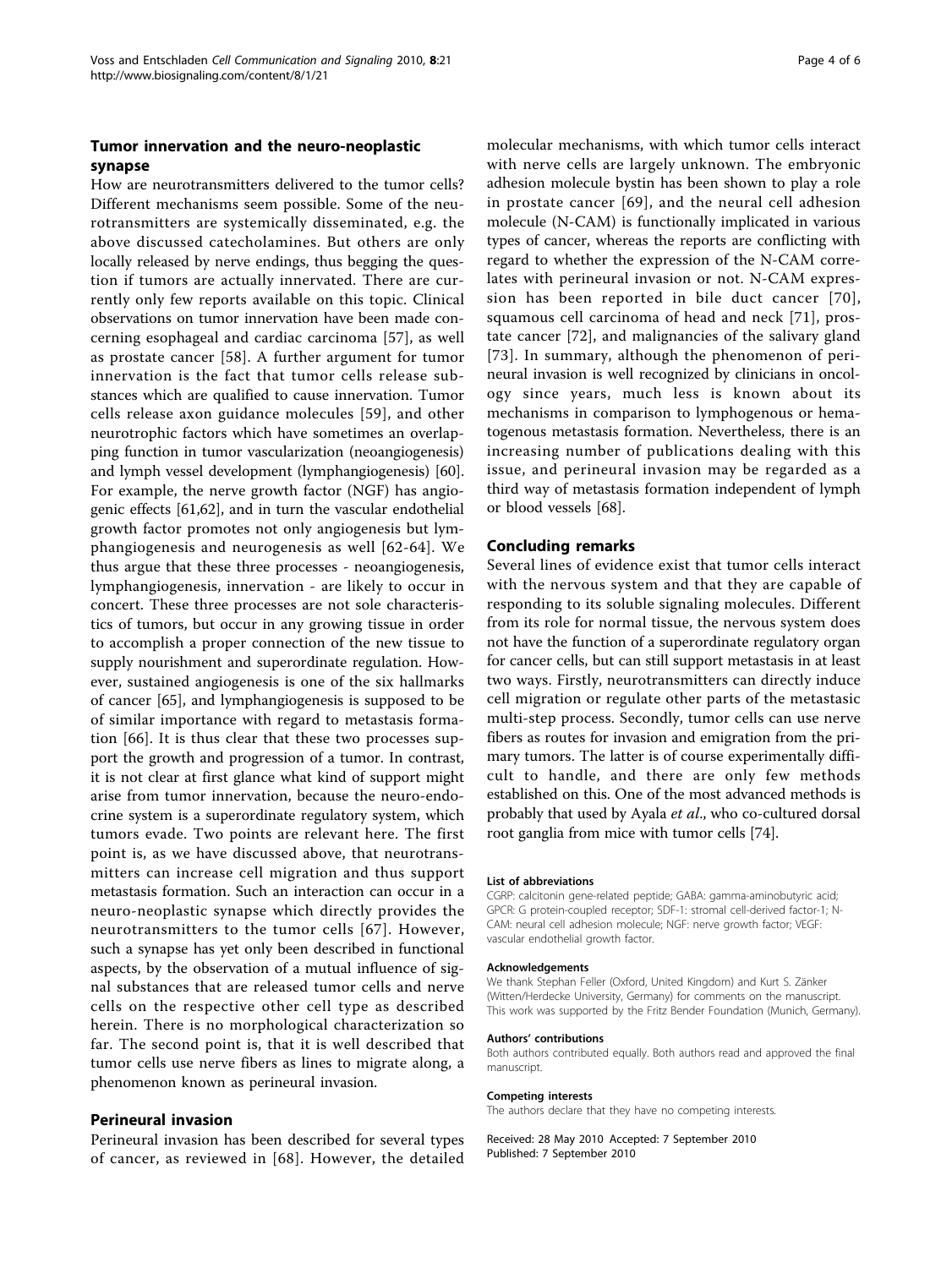#### <span id="page-4-0"></span>References

- 1. Sporn MB: [The war on cancer.](http://www.ncbi.nlm.nih.gov/pubmed/8637346?dopt=Abstract) Lancet 1996, 347(9012):1377-1381.
- 2. Pennisi E: [Breakthrough of the year. Genomics comes of age.](http://www.ncbi.nlm.nih.gov/pubmed/11188701?dopt=Abstract) Science 2000, 290(5500):2220-2221.
- 3. Fearon ER, Vogelstein B: [A genetic model for colorectal tumorigenesis.](http://www.ncbi.nlm.nih.gov/pubmed/2188735?dopt=Abstract) Cell 1990, 61(5):759-767.
- 4. Bernards R, Weinberg RA: [A progression puzzle.](http://www.ncbi.nlm.nih.gov/pubmed/12192390?dopt=Abstract) Nature 2002, 418(6900):823.
- 5. Miyaki M, Iijima T, Konishi M, Sakai K, Ishii A, Yasuno M, Hishima T, Koike M, Shitara N, Iwama T, Utsunomiya J, Kuroki T, Mori T: [Higher frequency of](http://www.ncbi.nlm.nih.gov/pubmed/10340381?dopt=Abstract) [Smad4 gene mutation in human colorectal cancer with distant](http://www.ncbi.nlm.nih.gov/pubmed/10340381?dopt=Abstract) [metastasis.](http://www.ncbi.nlm.nih.gov/pubmed/10340381?dopt=Abstract) Oncogene 1999, 18(20):3098-3103.
- 6. Stein U, Walther W, Arlt F, Schwabe H, Smith J, Fichtner I, Birchmeier W, Schlag PM: [MACC1, a newly identified key regulator of HGF-MET](http://www.ncbi.nlm.nih.gov/pubmed/19098908?dopt=Abstract) [signaling, predicts colon cancer metastasis.](http://www.ncbi.nlm.nih.gov/pubmed/19098908?dopt=Abstract) Nat Med 2009, 15(1):59-67.
- 7. Hu G, Wei Y, Kang Y: [The multifaceted role of MTDH/AEG-1 in cancer](http://www.ncbi.nlm.nih.gov/pubmed/19723648?dopt=Abstract) [progression.](http://www.ncbi.nlm.nih.gov/pubmed/19723648?dopt=Abstract) Clin Cancer Res 2009, 15(18):5615-5620.
- 8. Muller A, Homey B, Soto H, Ge N, Catron D, Buchanan ME, McClanahan T, Murphy E, Yuan W, Wagner SN, Barrera JL, Mohar A, Verastegui E, Zlotnik A: [Involvement of chemokine receptors in breast cancer metastasis.](http://www.ncbi.nlm.nih.gov/pubmed/11242036?dopt=Abstract) Nature 2001, 410(6824):50-56.
- Entschladen F, Drell TL, Lang K, Joseph J, Zaenker KS: [Tumour-cell](http://www.ncbi.nlm.nih.gov/pubmed/15050959?dopt=Abstract) [migration, invasion, and metastasis: navigation by neurotransmitters.](http://www.ncbi.nlm.nih.gov/pubmed/15050959?dopt=Abstract) Lancet Oncol 2004, 5(4):254-258.
- 10. Wong SY, Hynes RO: [Lymphatic or hematogenous dissemination: how](http://www.ncbi.nlm.nih.gov/pubmed/16627996?dopt=Abstract) [does a metastatic tumor cell decide?](http://www.ncbi.nlm.nih.gov/pubmed/16627996?dopt=Abstract) Cell Cycle 2006, 5(8):812-817.
- 11. Giehl K, Imamichi Y, Menke A: [Smad4-independent TGF-beta signaling in](http://www.ncbi.nlm.nih.gov/pubmed/17587818?dopt=Abstract) [tumor cell migration.](http://www.ncbi.nlm.nih.gov/pubmed/17587818?dopt=Abstract) Cells Tissues Organs 2007, 185(1-3):123-130.
- 12. Kruizinga RC, Bestebroer J, Berghuis P, de Haas CJ, Links TP, de Vries EG, Walenkamp AM: [Role of chemokines and their receptors in cancer.](http://www.ncbi.nlm.nih.gov/pubmed/19860687?dopt=Abstract) Curr Pharm Des 2009, 15(29):3396-3416.
- 13. Finlay JM: [Mesoprefrontal dopamine neurons and schizophrenia: role of](http://www.ncbi.nlm.nih.gov/pubmed/11596845?dopt=Abstract) [developmental abnormalities.](http://www.ncbi.nlm.nih.gov/pubmed/11596845?dopt=Abstract) Schizophr Bull 2001, 27(3):431-442.
- 14. Bodei L, Hofland LJ, Ferone D, Mooy CM, Kros JM, Paridaens DA, Baarsma SG, Ferdeghini M, Van Hagen MP, Krenning EP, Kwekkeboom DJ: [In vivo and in vitro detection of dopamine d2 receptors in uveal](http://www.ncbi.nlm.nih.gov/pubmed/14969602?dopt=Abstract) [melanomas.](http://www.ncbi.nlm.nih.gov/pubmed/14969602?dopt=Abstract) Cancer Biother Radiopharm 2003, 18(6):895-902.
- 15. Drell TL, Joseph J, Lang K, Niggemann B, Zaenker KS, Entschladen F: [Effects](http://www.ncbi.nlm.nih.gov/pubmed/12889599?dopt=Abstract) [of neurotransmitters on the chemokinesis and chemotaxis of MDA-MB-](http://www.ncbi.nlm.nih.gov/pubmed/12889599?dopt=Abstract)[468 human breast carcinoma cells.](http://www.ncbi.nlm.nih.gov/pubmed/12889599?dopt=Abstract) Breast Cancer Res Treat 2003, 80(1):63-70.
- 16. Li L, Miyamoto M, Ebihara Y, Mega S, Takahashi R, Hase R, Kaneko H, Kadoya M, Itoh T, Shichinohe T, Hirano S, Kondo S: [DRD2/DARPP-32](http://www.ncbi.nlm.nih.gov/pubmed/16850143?dopt=Abstract) [expression correlates with lymph node metastasis and tumor](http://www.ncbi.nlm.nih.gov/pubmed/16850143?dopt=Abstract) [progression in patients with esophageal squamous cell carcinoma.](http://www.ncbi.nlm.nih.gov/pubmed/16850143?dopt=Abstract) World J Surg 2006, 30(9):1672-1679, discussion 1680-1671.
- 17. Heffner KL, Loving TJ, Robles TF, Kiecolt-Glaser JK: [Examining psychosocial](http://www.ncbi.nlm.nih.gov/pubmed/12615195?dopt=Abstract) [factors related to cancer incidence and progression: in search of the](http://www.ncbi.nlm.nih.gov/pubmed/12615195?dopt=Abstract) [silver lining.](http://www.ncbi.nlm.nih.gov/pubmed/12615195?dopt=Abstract) Brain Behav Immun 2003, 17(Suppl 1):S109-111.
- 18. Jacobs JR, Bovasso GB: [Early and chronic stress and their relation to](http://www.ncbi.nlm.nih.gov/pubmed/10883721?dopt=Abstract) [breast cancer.](http://www.ncbi.nlm.nih.gov/pubmed/10883721?dopt=Abstract) Psychol Med 2000, 30(3):669-678.
- 19. Costanzo ES, Lutgendorf SK, Sood AK, Anderson B, Sorosky J, Lubaroff DM: [Psychosocial factors and interleukin-6 among women with advanced](http://www.ncbi.nlm.nih.gov/pubmed/15954082?dopt=Abstract) [ovarian cancer.](http://www.ncbi.nlm.nih.gov/pubmed/15954082?dopt=Abstract) Cancer 2005, 104(2):305-313.
- 20. Hasegawa H, Saiki I: [Psychosocial stress augments tumor development](http://www.ncbi.nlm.nih.gov/pubmed/12149137?dopt=Abstract) [through beta-adrenergic activation in mice.](http://www.ncbi.nlm.nih.gov/pubmed/12149137?dopt=Abstract) Jpn J Cancer Res 2002, 93(7):729-735.
- 21. Thaker PH, Han LY, Kamat AA, Arevalo JM, Takahashi R, Lu C, Jennings NB, Armaiz-Pena G, Bankson JA, Ravoori M, Merritt WM, Lin YG, Mangala LS, Kim TJ, Coleman RL, Landen CN, Li Y, Felix E, Sanguino AM, Newman RA, Lloyd M, Gershenson DM, Kundra V, Lopez-Berestein G, Lutgendorf SK, Cole SW, Sood AK: [Chronic stress promotes tumor growth and](http://www.ncbi.nlm.nih.gov/pubmed/16862152?dopt=Abstract) [angiogenesis in a mouse model of ovarian carcinoma.](http://www.ncbi.nlm.nih.gov/pubmed/16862152?dopt=Abstract) Nat Med 2006, 12(8):939-944.
- 22. Guo K, Ma Q, Wang L, Hu H, Li J, Zhang D, Zhang M: [Norepinephrine](http://www.ncbi.nlm.nih.gov/pubmed/19724861?dopt=Abstract)[induced invasion by pancreatic cancer cells is inhibited by propranolol.](http://www.ncbi.nlm.nih.gov/pubmed/19724861?dopt=Abstract) Oncol Rep 2009, 22(4):825-830.
- 23. Masur K, Niggemann B, Zanker KS, Entschladen F: [Norepinephrine-induced](http://www.ncbi.nlm.nih.gov/pubmed/11306460?dopt=Abstract) [migration of SW 480 colon carcinoma cells is inhibited by beta-blockers.](http://www.ncbi.nlm.nih.gov/pubmed/11306460?dopt=Abstract) Cancer Res 2001, 61(7):2866-2869.
- 24. Lang K, Drell TL, Lindecke A, Niggemann B, Kaltschmidt C, Zaenker KS, Entschladen F: [Induction of a metastatogenic tumor cell type by](http://www.ncbi.nlm.nih.gov/pubmed/15352035?dopt=Abstract) [neurotransmitters and its pharmacological inhibition by established](http://www.ncbi.nlm.nih.gov/pubmed/15352035?dopt=Abstract) [drugs.](http://www.ncbi.nlm.nih.gov/pubmed/15352035?dopt=Abstract) Int J Cancer 2004, 112(2):231-238.
- 25. Palm D, Lang K, Niggemann B, Drell TLt, Masur K, Zaenker KS, Entschladen F: [The norepinephrine-driven metastasis development of](http://www.ncbi.nlm.nih.gov/pubmed/16381019?dopt=Abstract) [PC-3 human prostate cancer cells in BALB/c nude mice is inhibited by](http://www.ncbi.nlm.nih.gov/pubmed/16381019?dopt=Abstract) [beta-blockers.](http://www.ncbi.nlm.nih.gov/pubmed/16381019?dopt=Abstract) Int J Cancer 2006, 118(11):2744-2749.
- 26. Yang EV, Kim SJ, Donovan EL, Chen M, Gross AC, Webster Marketon JI, Barsky SH, Glaser R: [Norepinephrine upregulates VEGF, IL-8, and IL-6](http://www.ncbi.nlm.nih.gov/pubmed/18996182?dopt=Abstract) [expression in human melanoma tumor cell lines: implications for stress](http://www.ncbi.nlm.nih.gov/pubmed/18996182?dopt=Abstract)[related enhancement of tumor progression.](http://www.ncbi.nlm.nih.gov/pubmed/18996182?dopt=Abstract) Brain Behav Immun 2009, 23(2):267-275.
- 27. Lee JW, Shahzad MM, Lin YG, Armaiz-Pena G, Mangala LS, Han HD, Kim HS, Nam EJ, Jennings NB, Halder J, Nick AM, Stone RL, Lu C, Lutgendorf SK, Cole SW, Lokshin AE, Sood AK: [Surgical stress promotes tumor growth in](http://www.ncbi.nlm.nih.gov/pubmed/19351748?dopt=Abstract) [ovarian carcinoma.](http://www.ncbi.nlm.nih.gov/pubmed/19351748?dopt=Abstract) Clin Cancer Res 2009, 15(8):2695-2702.
- 28. Algazi M, Plu-Bureau G, Flahault A, Dondon MG, Le MG: [Could treatments](http://www.ncbi.nlm.nih.gov/pubmed/15107693?dopt=Abstract) [with beta-blockers be associated with a reduction in cancer risk?](http://www.ncbi.nlm.nih.gov/pubmed/15107693?dopt=Abstract) Rev Epidemiol Sante Publique 2004, 52(1):53-65.
- 29. Perron L, Bairati I, Harel F, Meyer F: [Antihypertensive drug use and the](http://www.ncbi.nlm.nih.gov/pubmed/15280632?dopt=Abstract) [risk of prostate cancer \(Canada\).](http://www.ncbi.nlm.nih.gov/pubmed/15280632?dopt=Abstract) Cancer Causes Control 2004, 15(6):535-541.
- 30. Schuller HM, Al-Wadei HA, Majidi M: [GABA B receptor is a novel drug](http://www.ncbi.nlm.nih.gov/pubmed/18098271?dopt=Abstract) [target for pancreatic cancer.](http://www.ncbi.nlm.nih.gov/pubmed/18098271?dopt=Abstract) Cancer 2008, 112(4):767-778.
- 31. Joseph J, Niggemann B, Zaenker KS, Entschladen F: [The neurotransmitter](http://www.ncbi.nlm.nih.gov/pubmed/12438237?dopt=Abstract) [gamma-aminobutyric acid is an inhibitory regulator for the migration of](http://www.ncbi.nlm.nih.gov/pubmed/12438237?dopt=Abstract) [SW 480 colon carcinoma cells.](http://www.ncbi.nlm.nih.gov/pubmed/12438237?dopt=Abstract) Cancer Res 2002, 62(22):6467-6469.
- 32. Tatsuta M, lishi H, Baba M, Taniguchi H: [Attenuation by the GABA receptor](http://www.ncbi.nlm.nih.gov/pubmed/1323090?dopt=Abstract) [agonist baclofen of experimental carcinogenesis in rat colon by](http://www.ncbi.nlm.nih.gov/pubmed/1323090?dopt=Abstract) [azoxymethane.](http://www.ncbi.nlm.nih.gov/pubmed/1323090?dopt=Abstract) Oncology 1992, 49(3):241-245.
- 33. Tatsuta M, Iishi H, Baba M, Yano H, Uehara H, Nakaizumi A: [Effect of](http://www.ncbi.nlm.nih.gov/pubmed/8625453?dopt=Abstract) [selective and non-selective muscarinic blockade on baclofen inhibition](http://www.ncbi.nlm.nih.gov/pubmed/8625453?dopt=Abstract) [of gastric carcinogenesis induced by N-methyl-N](http://www.ncbi.nlm.nih.gov/pubmed/8625453?dopt=Abstract)'-nitro-N[nitrosoguanidine in Wistar rats.](http://www.ncbi.nlm.nih.gov/pubmed/8625453?dopt=Abstract) Carcinogenesis 1996, 17(2):293-296.
- 34. Ortega A: [A new role for GABA: inhibition of tumor cell migration.](http://www.ncbi.nlm.nih.gov/pubmed/12706998?dopt=Abstract) Trends Pharmacol Sci 2003, 24(4):151-154.
- 35. Mantovani A, Allavena P, Sica A, Balkwill F: [Cancer-related inflammation.](http://www.ncbi.nlm.nih.gov/pubmed/18650914?dopt=Abstract) Nature 2008, 454(7203):436-444.
- 36. Balkwill F, Mantovani A: [Inflammation and cancer: back to Virchow?](http://www.ncbi.nlm.nih.gov/pubmed/11229684?dopt=Abstract) Lancet 2001, 357(9255):539-545.
- 37. Ch'ng S, Wallis RA, Yuan L, Davis PF, Tan ST: [Mast cells and cutaneous](http://www.ncbi.nlm.nih.gov/pubmed/16258517?dopt=Abstract) [malignancies.](http://www.ncbi.nlm.nih.gov/pubmed/16258517?dopt=Abstract) Mod Pathol 2006, 19(1):149-159.
- 38. Rudolph MI, Boza Y, Yefi R, Luza S, Andrews E, Penissi A, Garrido P, Rojas IG: [The influence of mast cell mediators on migration of SW756 cervical](http://www.ncbi.nlm.nih.gov/pubmed/18296861?dopt=Abstract) [carcinoma cells.](http://www.ncbi.nlm.nih.gov/pubmed/18296861?dopt=Abstract) J Pharmacol Sci 2008, 106(2):208-218.
- 39. Tilly BC, Tertoolen LG, Remorie R, Ladoux A, Verlaan I, de Laat SW, Moolenaar WH: [Histamine as a growth factor and chemoattractant for](http://www.ncbi.nlm.nih.gov/pubmed/2182646?dopt=Abstract) [human carcinoma and melanoma cells: action through Ca2](http://www.ncbi.nlm.nih.gov/pubmed/2182646?dopt=Abstract) [\(+\)-mobilizing H1 receptors.](http://www.ncbi.nlm.nih.gov/pubmed/2182646?dopt=Abstract) J Cell Biol 1990, 110(4):1211-1215.
- 40. Baba K, Yamaguchi O: [Effects of bradykinin on cytoplasmic calcium and](http://www.ncbi.nlm.nih.gov/pubmed/11125421?dopt=Abstract) [motility in murine bladder tumor cells.](http://www.ncbi.nlm.nih.gov/pubmed/11125421?dopt=Abstract) J Urol 2001, 165(1):259-262.
- 41. Yang WH, Chang JT, Hsu SF, Li TM, Cho DY, Huang CY, Fong YC, Tang CH: [Bradykinin enhances cell migration in human chondrosarcoma cells](http://www.ncbi.nlm.nih.gov/pubmed/19885862?dopt=Abstract) [through BK receptor signaling pathways.](http://www.ncbi.nlm.nih.gov/pubmed/19885862?dopt=Abstract) J Cell Biochem 109(1):82-92.
- 42. Taub JS, Guo R, Leeb-Lundberg LM, Madden JF, Daaka Y: [Bradykinin](http://www.ncbi.nlm.nih.gov/pubmed/12727816?dopt=Abstract) [receptor subtype 1 expression and function in prostate cancer.](http://www.ncbi.nlm.nih.gov/pubmed/12727816?dopt=Abstract) Cancer Res 2003, 63(9):2037-2041.
- 43. Ahluwalia A, Perretti M: [B1 receptors as a new inflammatory target. Could](http://www.ncbi.nlm.nih.gov/pubmed/10203864?dopt=Abstract) [this B the 1?](http://www.ncbi.nlm.nih.gov/pubmed/10203864?dopt=Abstract) Trends Pharmacol Sci 1999, 20(3):100-104.
- 44. Nagakawa O, Ogasawara M, Murata J, Fuse H, Saiki I: [Effect of prostatic](http://www.ncbi.nlm.nih.gov/pubmed/11240828?dopt=Abstract) [neuropeptides on migration of prostate cancer cell lines.](http://www.ncbi.nlm.nih.gov/pubmed/11240828?dopt=Abstract) Int J Urol 2001, 8(2):65-70.
- 45. Ogasawara M, Murata J, Ayukawa K, Saiki I: [Differential effect of intestinal](http://www.ncbi.nlm.nih.gov/pubmed/18372531?dopt=Abstract) [neuropeptides on invasion and migration of colon carcinoma cells in](http://www.ncbi.nlm.nih.gov/pubmed/18372531?dopt=Abstract) [vitro.](http://www.ncbi.nlm.nih.gov/pubmed/18372531?dopt=Abstract) Cancer Lett 1997, 119(1):125-130.
- 46. Ebner K, Muigg P, Singewald G, Singewald N: [Substance P in stress and](http://www.ncbi.nlm.nih.gov/pubmed/19076365?dopt=Abstract) [anxiety: NK-1 receptor antagonism interacts with key brain areas of the](http://www.ncbi.nlm.nih.gov/pubmed/19076365?dopt=Abstract) [stress circuitry.](http://www.ncbi.nlm.nih.gov/pubmed/19076365?dopt=Abstract) Ann N Y Acad Sci 2008, 1144:61-73.
- 47. Singewald N, Chicchi GG, Thurner CC, Tsao KL, Spetea M, Schmidhammer H, Sreepathi HK, Ferraguti F, Singewald GM, Ebner K: